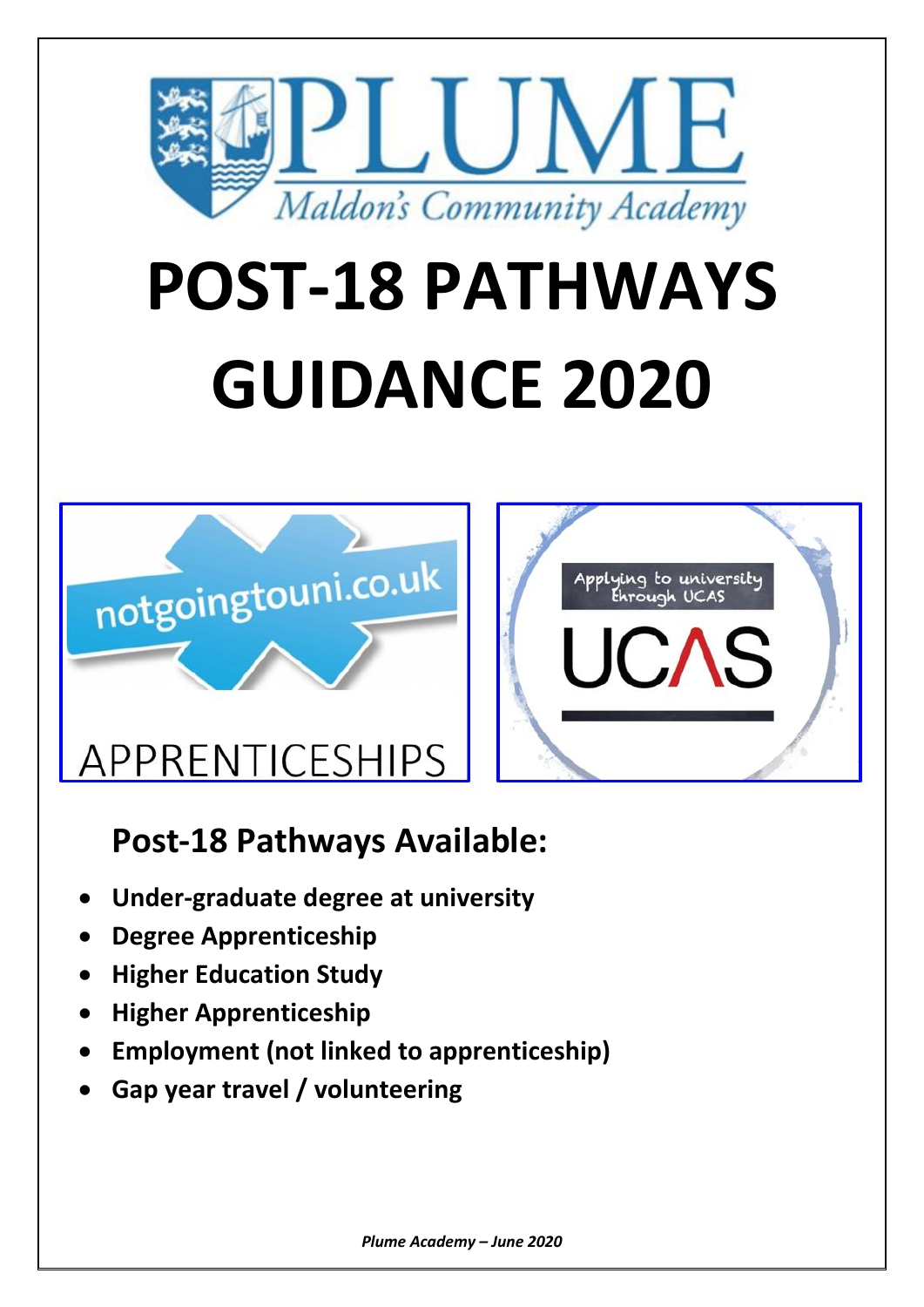The range of opportunities can be quite daunting but we hope you will find this booklet helpful in making an informed decision.

Unfortunately, it is impossible to answer all questions within one booklet, so please speak to your tutor, or myself (c.barton@plume.essex.sch.uk ) if you have any questions or concerns, or simply want to talk to someone about the different pathways, and what might be the most appropriate choice for yourself.

Finally, remember, once you have secured good Level 3 qualifications, you will always be able to access these opportunities, even if currently you chose not to do so.

If you are unsure, a good starting point would be talk to myself or your tutor, and / or access the link below:

<https://www.ucas.com/what-are-my-options>

#### **UNDERGRADUATE DEGREE- UNIVERISTY**

Having a degree is a requirement for an increasing number of professions and graduates can expect to earn considerably more than non-graduates (in 2019, graduates earnt on average, £10,000 pa more than non-graduates).

Securing your degree through studying at university provides an opportunity to leave home and live independently whilst learning, and will provide you with access to a wide range of job roles and opportunities on graduation.

There is an initial cost to studying at university (see below), but over time this is off-set by increased earning potential, as well as the life experience of studying and living away from home.

#### **Undergraduate Degree: Choosing a Course**

This is something that you need to be researching NOW. It is important that you consider both location, and course content.

Whilst all post-graduate degrees will add value to future employability and earnings, some top employers and professions will also take into account the university where you achieved your degree.

The most prestigious degrees are obtained from Russel Group Universities [\(https://russellgroup.ac.uk/about/our-universities/](https://russellgroup.ac.uk/about/our-universities/) ).

As you would expect, this is reflected in their entry requirements, which generally will range from A\*, A\*, A\* to a mixture of A\*-B, and you will need a strong personal statement to set you aside from other applicants.

Non Russel-Group university courses are accessible with lower entry grades, although the higher the grade requirement (tariff) the better the course.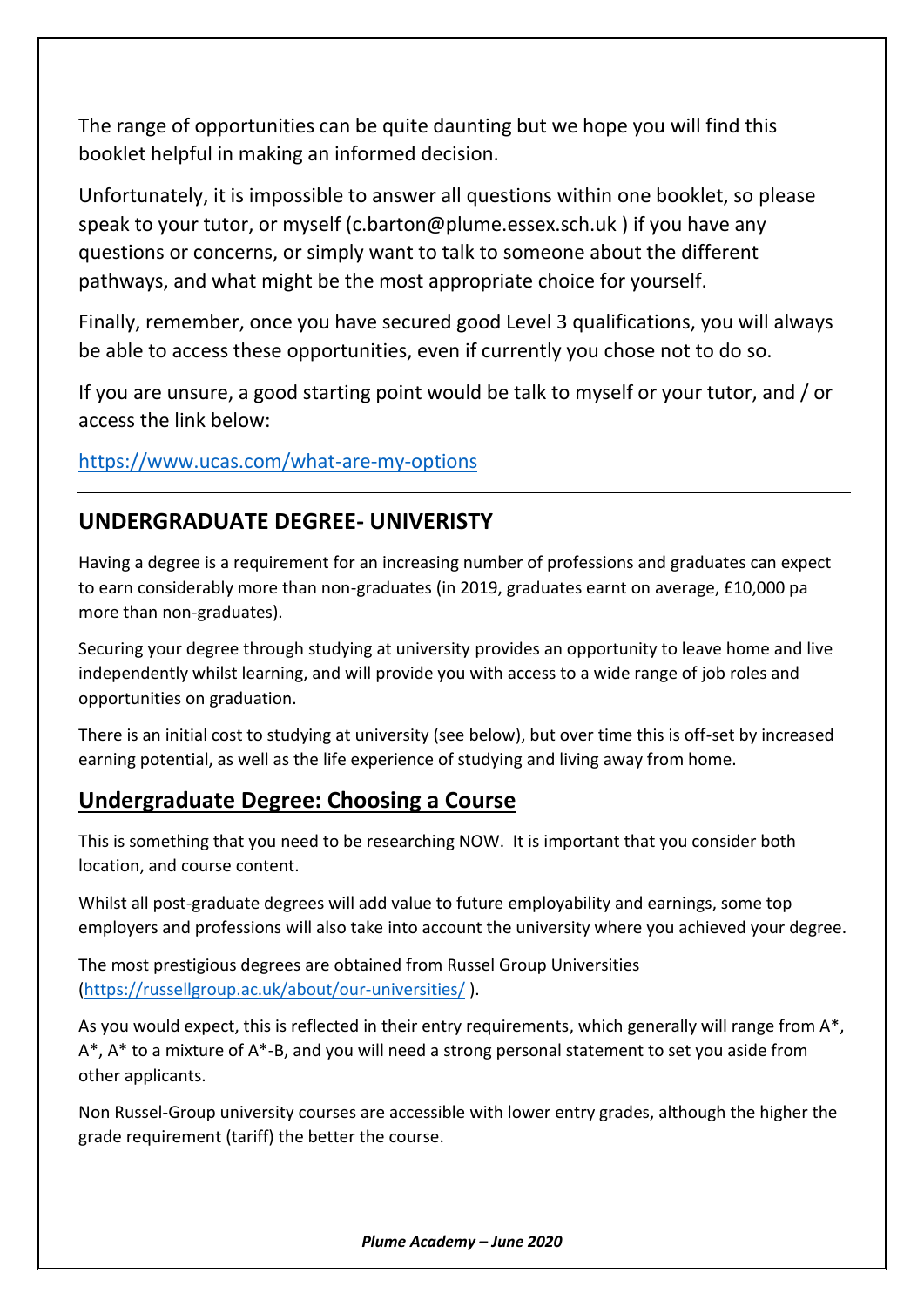For some the course will be straight forward as you have chosen a career path that requires a certain degree so you know what you need to achieve. However, for many professions entry is postgraduate regardless of the degree so you may simply want to take a degree in a subject that you are interested in, rather than specific to a career choice.

There are thousands of different courses, and this can be quite overwhelming. I would suggest looking at list of courses at universities you are interested in attending, these tend to be listed under subject areas, so for example if you are studying Business, look at management and business courses and explore the range of degree courses available.

#### Be inspired….!!!

That said, this is a big decision, and I would very strongly recommend that you spend some time thinking about this. Choosing the wrong course can result in students dropping out of courses, so if you are at all unsure please talk to friend, parents and teachers before making decision.

If you are applying to Oxbridge, or hoping to study medical or creative performance courses please see below:

#### **Medical / Veterinary**

#### **Deadline**: October 15 2020

You MUST let me know ASAP if you are intending applying for these courses. You have an earlier deadline and we need to support you to achieve this.

Usually you would be expected to provide evidence of work experience in a related environment, but Covid-19 means that is currently not possible, so universities will consider candidates without this, but you can demonstrate other work experience, volunteering etc. This will be evidenced in your personal statement.

You can also access on-line work experience (or, equivalent):

#### <https://www.rcgp.org.uk/training-exams/discover-general-practice/observe-gp.aspx>

You will have to complete a UCAT (University Clinical Aptitude Test) **before submitting.** This year these will be completed on-line, or at a local test centre (details on the link below), and you need to apply now to secure a slot. Bookings open on  $1<sup>st</sup>$  July. UCAS are advising booking earlier slots.

#### <https://www.ucat.ac.uk/ucat/ucat-2020-update/>

I would strongly recommend completing practise tests on-line: <http://practice.ukcat.ac.uk/pages/menu.aspx?pack=bd52c8e6-da13-44a8-ac5d-3a02d2c1e21b>

#### **Oxbridge**

#### **Deadline**: October 15 2020

You MUST let me know ASAP if you are intending applying for these courses. You have an earlier deadline and we need to support you to achieve this.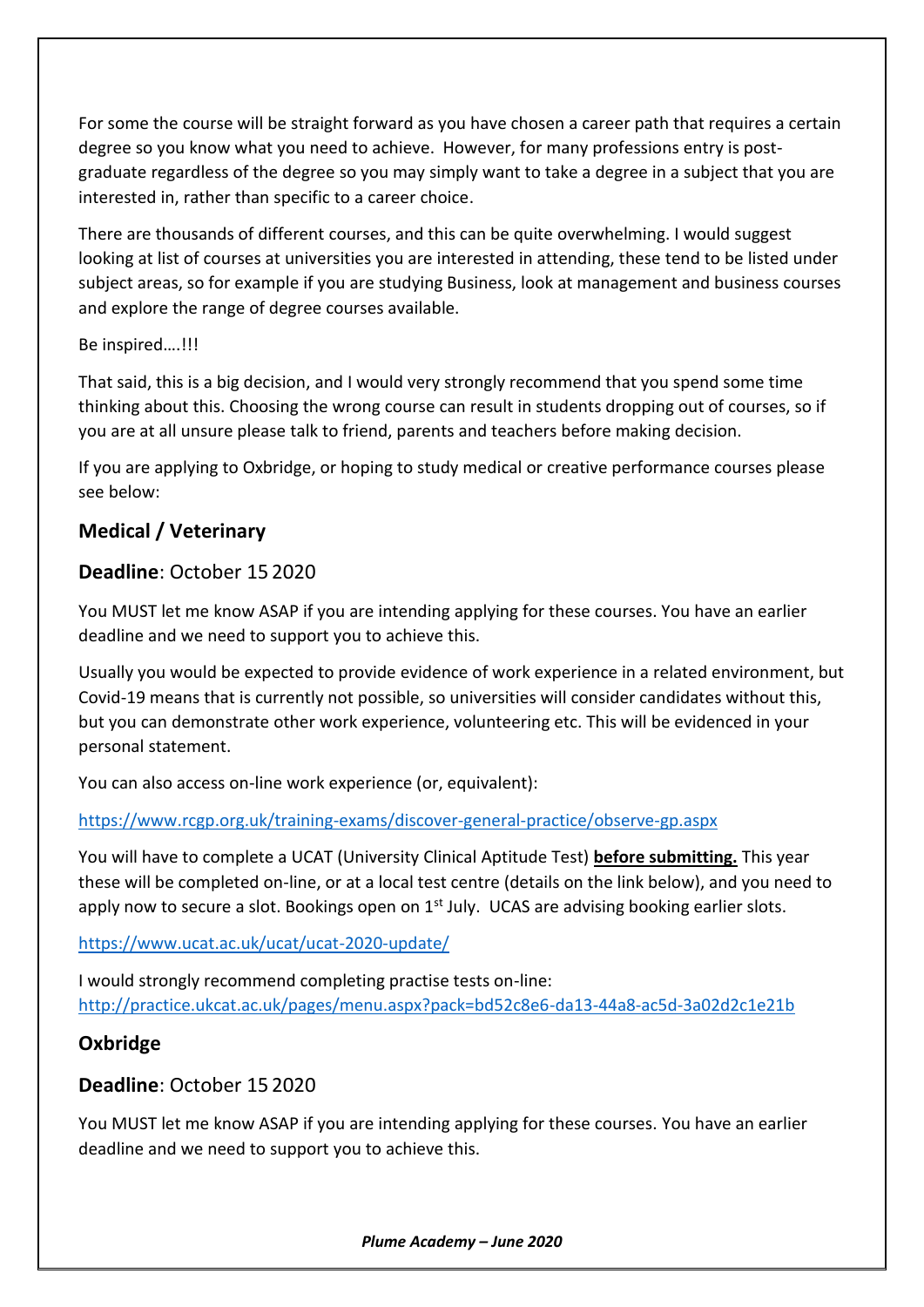We can also direct to you to on-line courses, and locally run programmes that will provide guidance and advise to support you to be successful in a highly competitive environment.

**After submission,** you will be required to complete an admissions test, which are at a local test centre (although likely to also be made available on-line this year). Once you receive a request, you need to notify us as we can then book this for you.

I would strongly recommend completing practise tests on-line: <https://oxbridgeapplications.com/mock-tests/>

#### **Conservatoires**

These are for performance-based courses including music, drama and screen production courses. Conservatoire courses are based around individual tuition, as well as practical training and frequent opportunities to perform. All teaching staff at conservatoires are working professionals. There is a strong emphasis on one-to-one tuition, alongside group work and performances

Universities offer similar under-graduate courses so please do research all options before making a decision.

The application process is similar, but you will have to attend an interview

For more information, please see UCAS link below:<https://www.ucas.com/conservatoires>

**Deadline**: Application deadlines vary, so please use the link to check for your particular course <https://digital.ucas.com/search>

#### **Undergraduate Degree: Choosing a University**

Think carefully about where you want to spend the next 3 or 4 years. Do you want to look at local universities such as Essex and ARU, which provides the option to live at home, or do you want to look further away and live independently.

This is a big decision, and I would very strongly recommend that you spend some time thinking about this. Choosing the wrong university can result in students dropping out of courses, or just being very homesick and unhappy. So, if you are at all unsure please talk to friend, parents and teachers before making decision.

#### **Open Days:**

Due to the Covid-19 pandemic, 2021 universities are providing virtual open days, which include 360° tours of campuses, subject specific talks, and seminars on students finance and accommodation. Some universities will require you to register in advance if you wish to attend these, so please check university home pages.

I would strongly recommend that you do visit university campuses and towns before accepting a place at a university as you need to get a good feel for a place before deciding to spend 3 or 4 years there.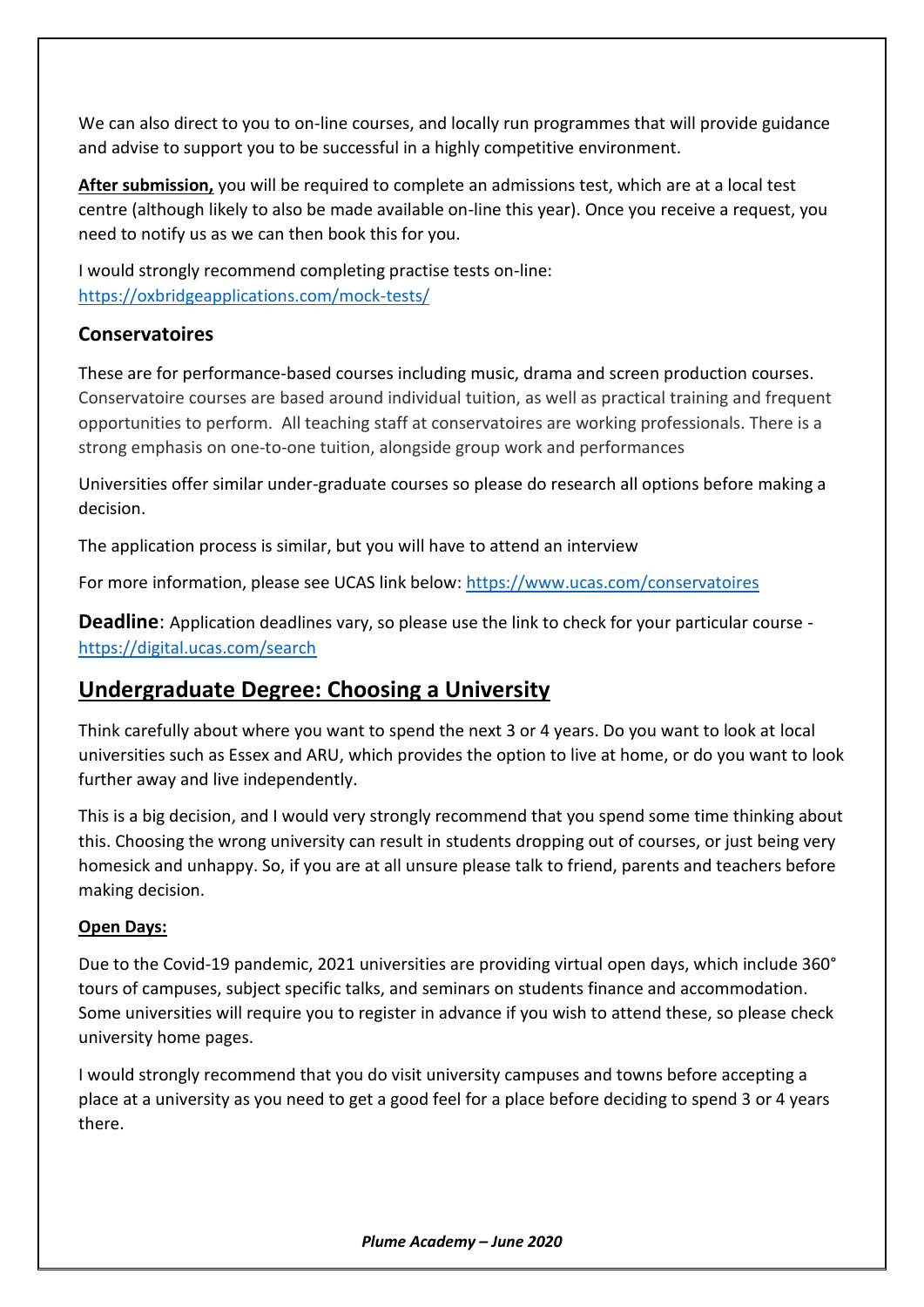#### **Undergraduate Degree: Application**

You should start your application as soon as possible, as these take time to completed, and rushed applications tend to lead to hasty and poorly informed decision on universities and / or courses.

You cannot submit your application until

There is excellent step-by-step guidance on the UCAS website: <https://www.ucas.com/undergraduate/applying-to-university>

We would strongly recommend that you do use all five available choices (but choose universities and courses carefully – see above), although you can submit an application with less choices.

University admissions teams will start looking at your application as soon as it's received. Some will respond with a day or two, others will wait until their own internally set deadline, so response times do vary – but remember to check emails regularly as they will often require quick responses to information sent.

If you are applying for a course where an interview is required as part of the application process (this will be clear on the course details), you are permitted to request absence from school to attend – likewise to visit any campuses before making decisions.

Once you have started your application process you will have to create login details and a password. Do not lose this information as you will need to use this to check status, and accept offers.

#### **Applying Deadlines**

Medical, veterinary and Oxbridge: 15th October (**internal deadline Friday 2nd October**)

Conservatoires, see above.

All other applications: 15th January (**internal deadline Friday 10th December**)

#### **Applying - Buzzword**

As part of our application process, you will be required to provide a 'Buzzword'.

2020/21 buzzword: CBA add please

This links you to Plume Academy and it is essential that you correctly enter this otherwise we will not have access to process your application.

#### **Applying – Payment**

The application fee is £20 to apply for just one course, or £26 for multiple courses and for late applications sent after 30 June 2020.

This is requested before your application can be submitted.

#### **Applying - Personal Statement**

All applications require you to provide a Personal Statement.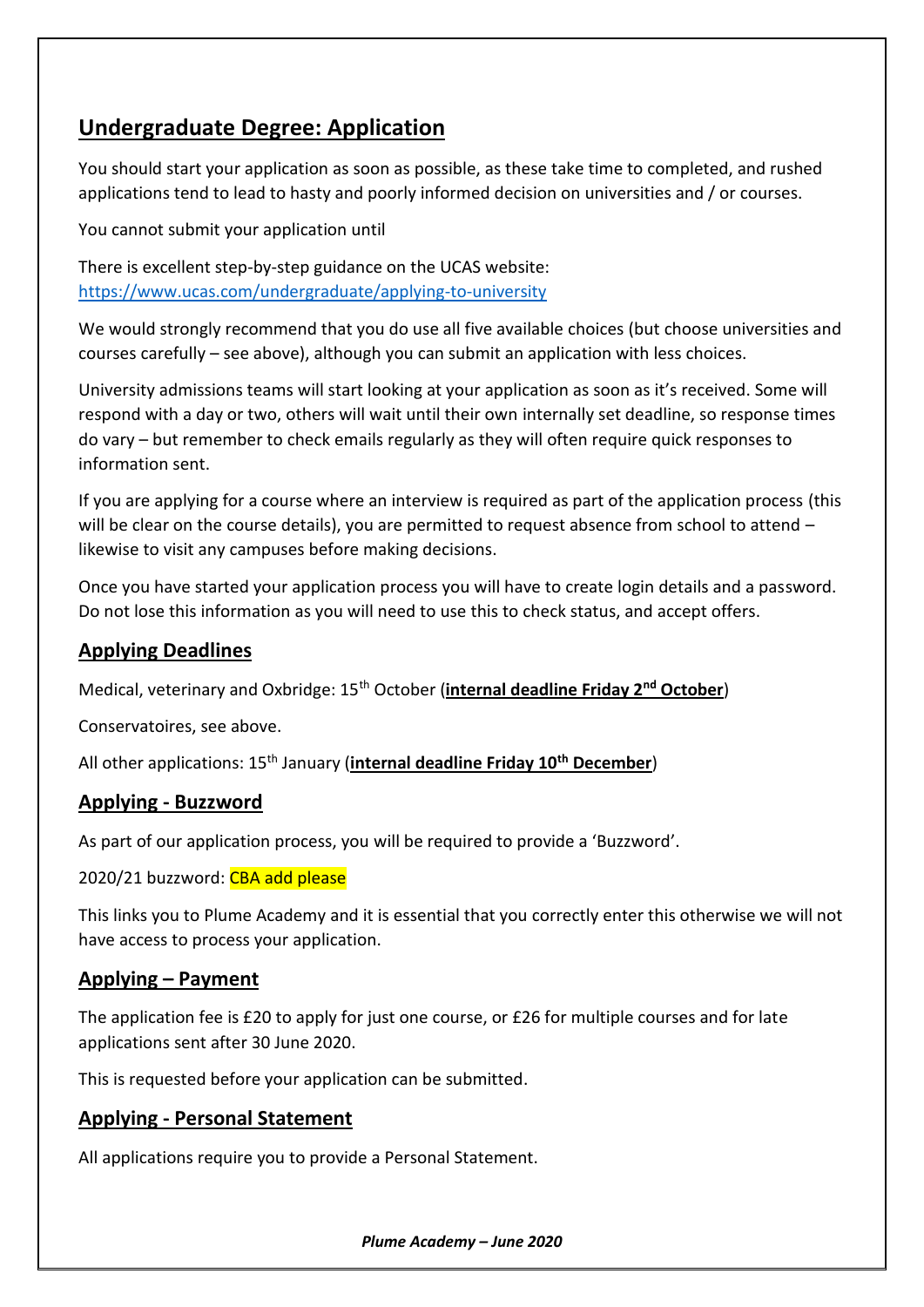This is your opportunity to stand out from all the other applicants; to tell the university why they should choose you for their course, many of which will be over-subscribed.

The UCAS Personal Statement is your opportunity to tell universities about your suitability for the course/s that you have decided to study.

You need to demonstrate your enthusiasm and commitment, and above all ensure that you stand out from the crowd.

UCAS website provides some brilliant tips and advice on writing effective personal statements, and I would strongly recommend that you access these before starting, and once you have completed your first draft.

#### <https://www.ucas.com/undergraduate/applying-university/writing-personal-statement>

#### **DEADLINES:**

Your draft personal statement should be completed during the summer term and forwarded to your tutor and then to Mr Barton for feedback. You may also wish to send it to relevant subject staff for further guidance.

Your final personal statement should be **completed by end of November** (September for medial, veterinary or Oxbridge) as you MUST submit your application no later than mid-December to ensure we can finalise your submission for 15<sup>th</sup> January deadline.

#### **Applying - School Reference**

This is completed by your tutor using information supplied by your subject teachers who also write references, and their knowledge of you academic and non-academic achievements. I would strongly suggest that you talk to your tutor to ensure that they are aware of any extra-curricular achievements (volunteering, sports, part time work, leadership roles etc).

#### **Applying - Predicted Grade**

Due to the impact of Covid-19 related school closures, this year these will be teacher-assessed grades based on all the work you have completed to date, and our professional judgement of the progress you are likely to make during Year 13. Any mock exams completed at the point of writing will also form part of your overall grade.

Teachers will be as positive as possible with these grades as we want you to be successful in securing a place at your preferred university, but grades do need to be evidence based.

If you need a particular grade, talk to your teacher so they are aware of what you need to achieve to secure a place.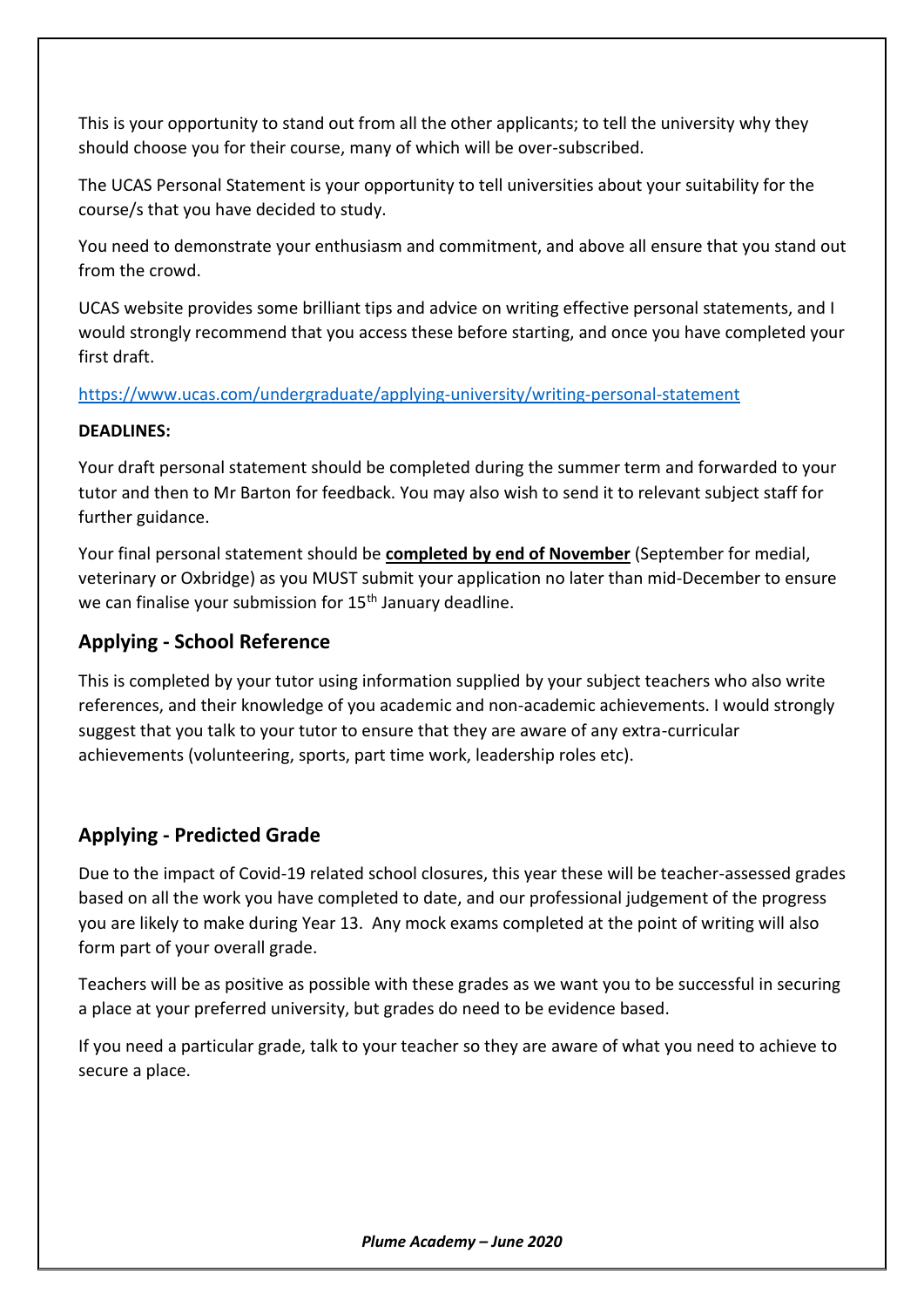#### **Undergraduate Degree: Finance**

Course fees are typically £9,250 per year, paid via student loan that you repay following graduation. You can chose to pay fees upfront rather than taking out a student loan.

Undergraduate courses are generally 3 years, but an increasingly number of courses have a 4-year option, which includes a work placement year, often with the opportunity to complete this abroad.

You also need to factor in your cost of living, including accommodation if you are attending a university away from home. This varies depending on your choice of university and standard of accommodation. You are also able to apply for maintenance grants to cover some of these costs, which are assessed based on your parent's income.

There is lots of information on finance on the UCAS website: <https://www.ucas.com/money> and individual universities will also provide their own information via their home pages.

#### **Undergraduate Degree- Next Steps**

Once you have submitted your application, you will start to receive emails from universities so you need to check our emails regularly.

Some courses may require you to complete admissions tests, attend interviews and / or applicant days so you need to make sure you don't overlook any requests. Offers will be made following interviews etc.

For other courses, you will receive an immediate conditional or unconditional offer.

A conditional offer is subject to achieving certain grades in your exams.

An unconditional offer is just that, an offer based on your application and predicted grades only. Whilst this sounds great, as there is less pressure on exam grades and you have the security of knowing where you are going to be studying and can even book your accommodation (and your Ikea trip), you need to think about the quality of a course where they are less concerned about your actual grades.

Our advice would always be to have a discussion with teachers before accepting an unconditional offer.

If you accept an unconditional offer, you must remember that whilst the university may not require a certain grade, employers will most definitely be looking at A Level / BTEC grades. Do you really want to leave school without achieving qualification that will enable you to be successful in your future career – and which you can be proud of?

The process of accepting courses is relatively straight forward, although be aware that you cannot accept a place until you have had a response from all universities.

If your firm choice is conditional, you can also accept an insurance (back-up) choice. If your place in conditional, the university will ask you to reject all other offers in order to accept this place.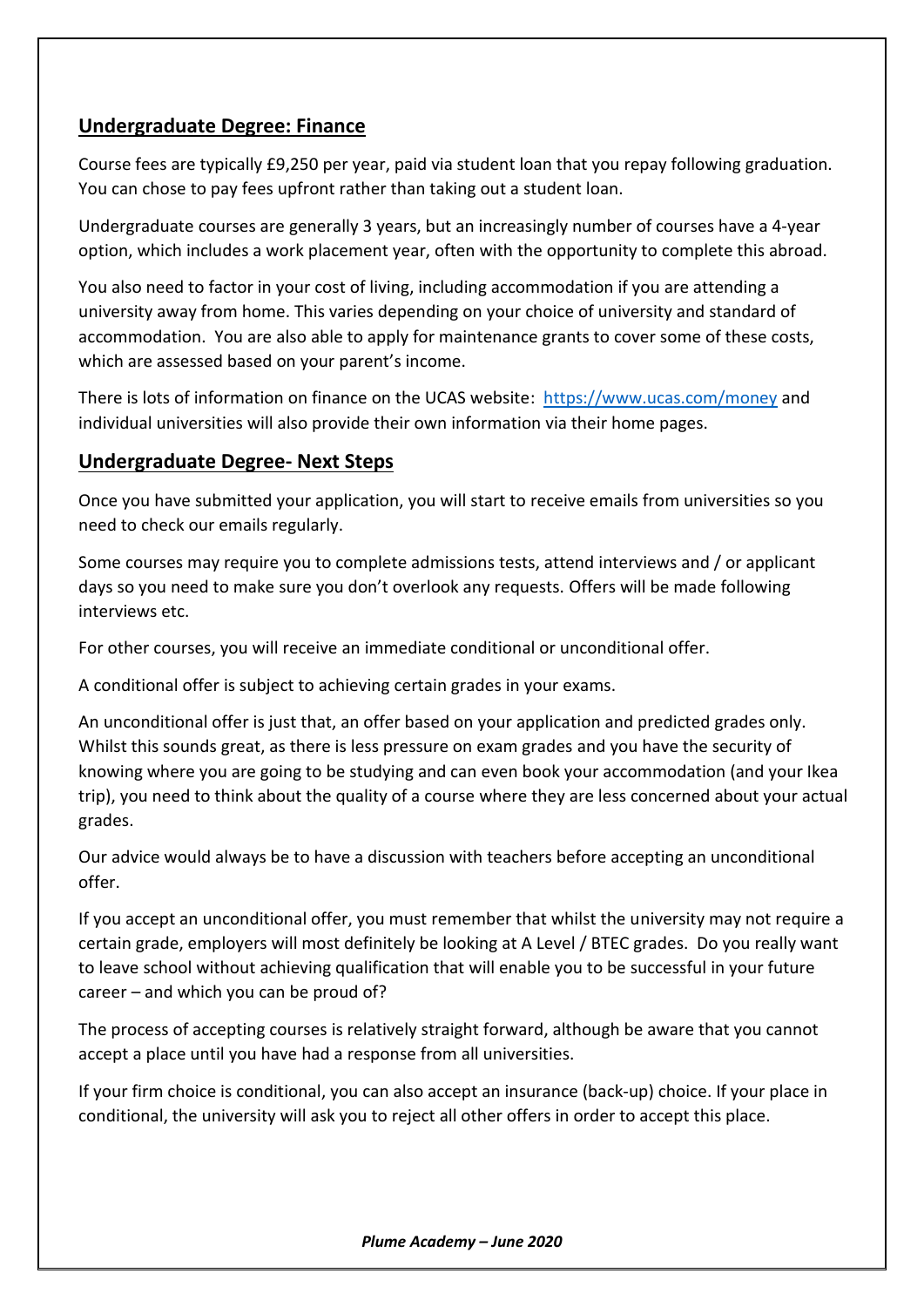There is no pressure to make early decisions if you don't want to, as you have until May make your final decision. Any offers are valid until this date, although some unconditional will ask you to immediately accept to secure your place. Again, do not do so without discussing with a teacher.

There is lot of information to help you with tracking your application, and next steps, on the UCAS link below:

<https://www.ucas.com/undergraduate/after-you-apply/track-your-ucas-application>

#### **DEGREE APPRENTICESIP**

Having a degree is a requirement for an increasing number of professions and graduates can expect to earn considerably more than non-graduates (in 2019, graduates earnt on average, £10,000 pa more than non-graduates).

Securing your degree through an employer means that you will be working whilst studying. This is hard work, and is certainly not the easy option, but is a very good decision if you are confident about your future career path and you don't mind missing out on the university experience.

Salaries are at entry-level, but employer are also paying the cost of your degree course. Some will also offer subsidised accommodation or travel if you need to relocate for your work.

As your employer has invested in your degree, you will be expected to remain with your employer for the duration of your studies, and a number of years following this. If you leave, they would be entitled to ask you to pay the cost of your degree.

As you are working at the same time, it will take typically 4-5 years to secure your degree rather than 3 years.

You will spend approximately 80% of your time working , with 20% set aside for study – this may be on a university campus.

Degree apprenticeships are advertised through employers, and you will have to complete a rigorous selection process to be successful. They are highly sought after, and very competitive. You will need top grades, as well as be able to demonstrate personal experience and qualities that make you stand out from other applicants.

All employers who offer Higher Apprenticeships are government approved, and subject to stringent checks to monitor the quality of the training.

Dependent on the Covid-19 situation in September, we are hoping to run some workshops in school with ASK Apprenticeships, who work with National Apprenticeship Service (part of the Department for Education).

In the interim, there is also more information on Degree Apprenticeships on both UCAS and Government Apprenticeship websites:

*Plume Academy – June 2020*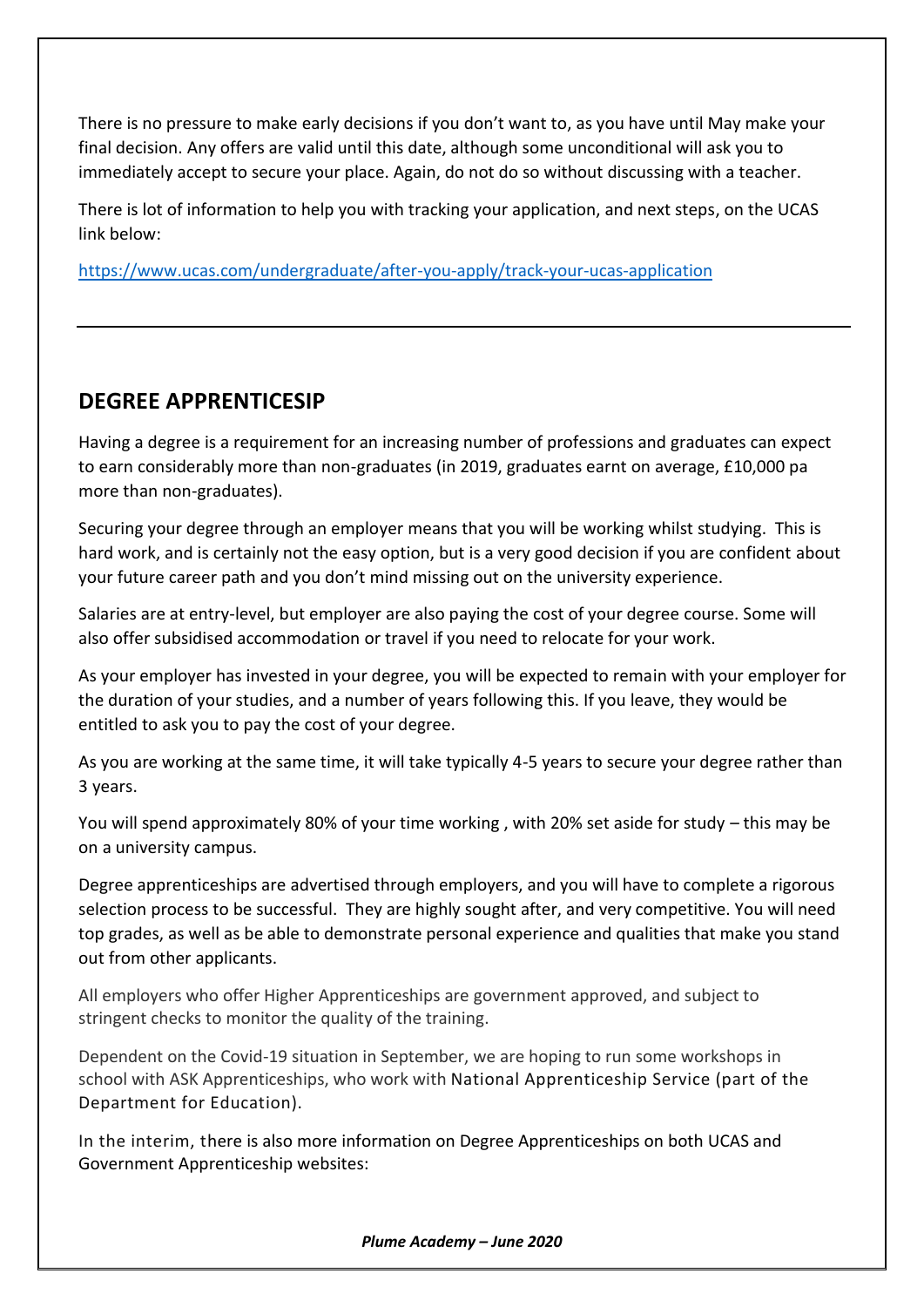[https://www.ucas.com/understanding-apprenticeships/what-types-of-apprenticeships-are](https://www.ucas.com/understanding-apprenticeships/what-types-of-apprenticeships-are-there/degree-apprenticeships)[there/degree-apprenticeships](https://www.ucas.com/understanding-apprenticeships/what-types-of-apprenticeships-are-there/degree-apprenticeships)

<https://www.gov.uk/apply-apprenticeship>

#### **HIGHER APRPENTICESHIP**

These are full-time job with a study element – typically a 30-hour working week, plus a day of study toward professional qualifications through and approved awarding body.

Any Tuition fees are paid by your employer but, as with degree apprenticeships, you must commit to remaining with your employer, so you need to be 100% sure about the sector you are entering before you apply.

Degree apprenticeships are advertised through employers, and you will have to complete a rigorous selection process to be successful. They are highly sought after, and very competitive. You will need good grades, as well as be able to demonstrate personal experience and qualities that make you stand out from other applicants.

All employers who offer Higher Apprenticeships are government approved, and subject to stringent checks to monitor the quality of the training.

Dependent on the Covid-19 situation in September, we are hoping to run some workshops in school with ASK Apprenticeships, who work with National Apprenticeship Service (part of the Department for Education).

In the interim, there is also more information on Higher Apprenticeships on both UCAS and Government Apprenticeship websites:

[https://www.ucas.com/understanding-apprenticeships/what-types-of-apprenticeships-are](https://www.ucas.com/understanding-apprenticeships/what-types-of-apprenticeships-are-there/degree-apprenticeships)[there/degree-apprenticeships](https://www.ucas.com/understanding-apprenticeships/what-types-of-apprenticeships-are-there/degree-apprenticeships)

<https://www.gov.uk/apply-apprenticeship>

#### **TRAVEL / GAP YEAR**

Assuming that parents are supportive, this can be a really sensible choice if you are unsure about what you want to do post-18, or just don't feel ready for the next step, particularly if it involves leaving home.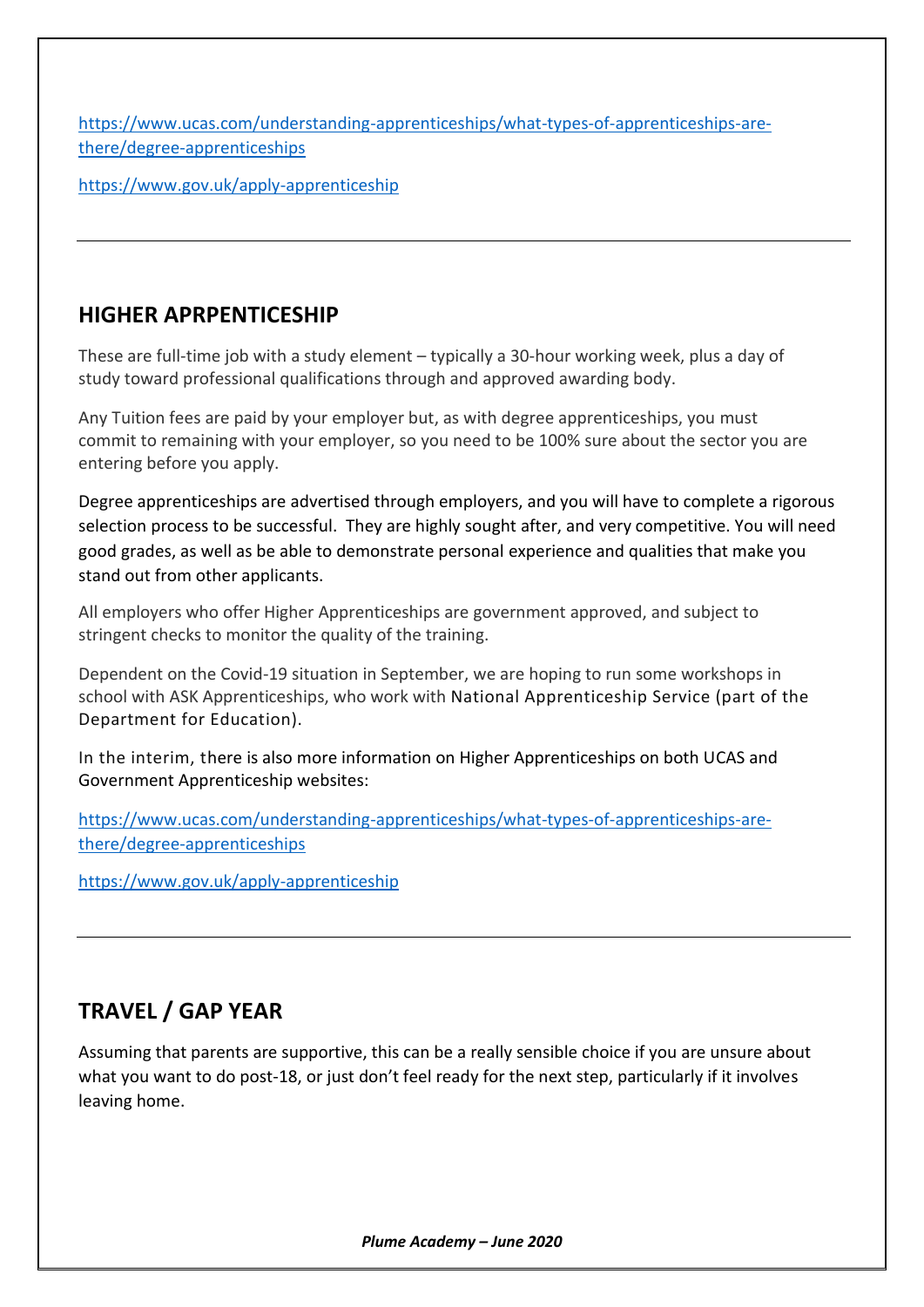If you have applied to university but subsequently decide you would like to take a gap year, for most courses it is possible to defer for a year. You will need to contact your university admissions team to discuss.

Equally, if you are hoping to secure an apprenticeship but have found this difficult due to the challenges of a post Covid-19 job market, you may want to take a year out to gain some experience ahead of applying again as opportunities arise – remember, apprenticeships become available throughout the year, not just in September.

If you are feeling adventurous, there are lots of organisations that will help you to undertake volunteering abroad. Some will have a small cost which is often covered by fundraising, others may be free on the basis you are completing projects on arrival.

There is further information on gap years on the UCAS website: <https://www.ucas.com/alternatives/gap-year/gap-years-ideas-and-things-think-about>

#### **EMPLOYMENT: PUBLIC SERVICES**

#### **POLICE FORCE**

There are lots of different routes to access a career with the police.

You can either join their 3-year degree apprenticeship at post-18 (Professional Policing Degree) or continue to university and join at post-graduate level having already obtained this degree.

As a police officer, you will be expected to take responsibility for developing your own skills, and ensuring that your fitness levels are maintained as the work can be demanding, both physically and mentally.

There is further information on joining the Police on the website below: <https://www.joiningthepolice.co.uk/ways-in-to-policing>

#### **FIRE & RESCUE SERVICE**

The process of joining the Fire Service varies according to where you live, and is quite complicated (see link to website below). It is a very rewarding career with a continuous training programme by attending lectures, exercises, practical training sessions and other forms of training to maintain competence levels.

As a fire officer, you will be expected to take responsibility for developing your own skills, and ensuring that your fitness levels are maintained as the work can be demanding, both physically and mentally.

As part of the application process, you will need to pass a fitness test. Although slightly less onerous that in the past, this is still rigorous and you will need to get fit to pass the test.

There is further information on joining the Fire and Rescue service on the website below: <http://www.fireservice.co.uk/recruitment/>

*Plume Academy – June 2020*